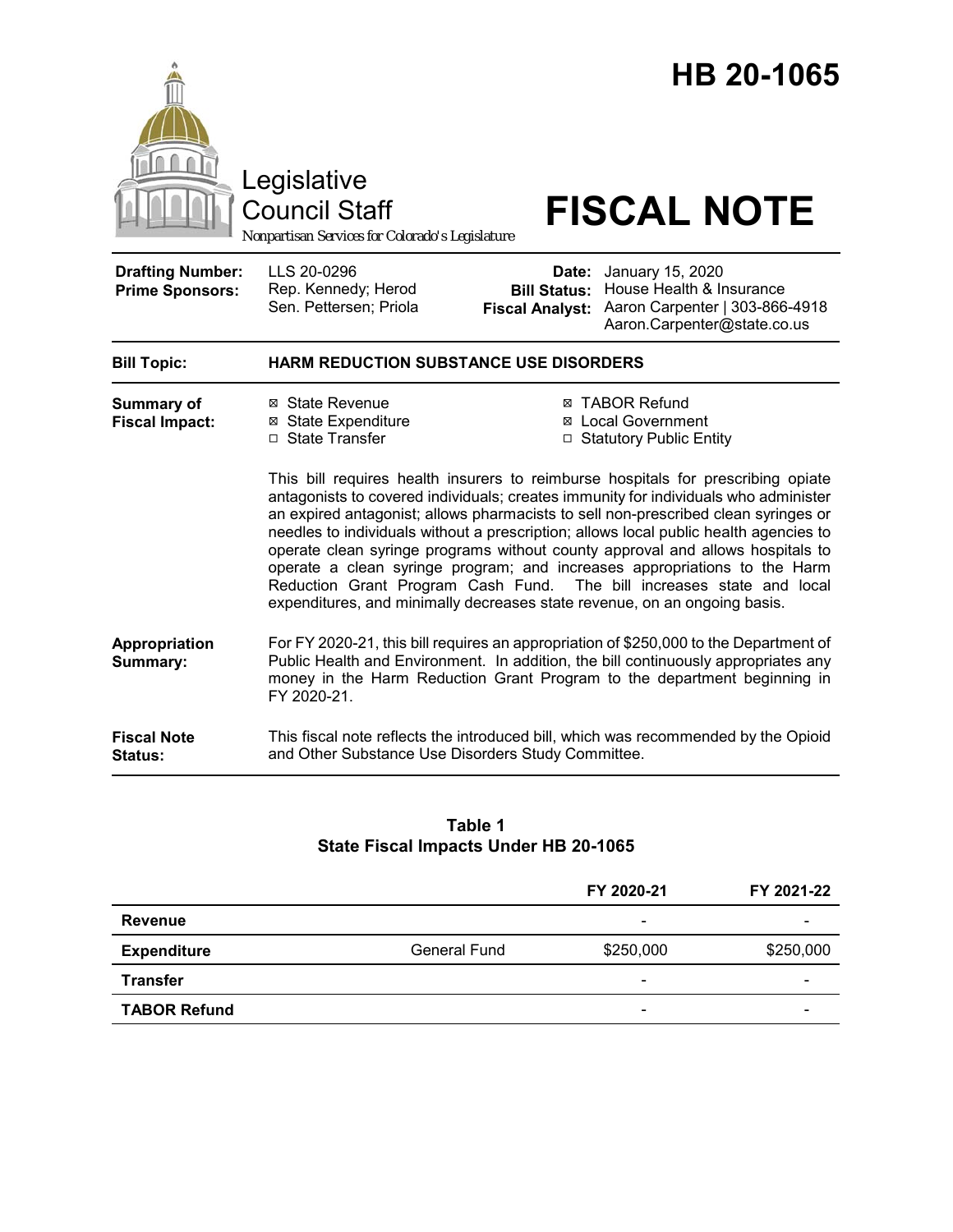January 15, 2020

## **Summary of Legislation**

This bill makes changes to insurance reimbursements, clarifies civil and criminal immunity for administering expired opiate antagonists, allows pharmacists to sell clean syringes and needles, changes requirements for local clean syringe programs, and increases appropriations to the Harm Reduction Grant Program, as described below.

**Insurance reimbursements.** This bill requires health insurers to reimburse hospitals for providing opiate antagonists to covered individuals at discharge.

**Immunity for administering an expired opiate antagonists.** The bill clarifies that the existing immunity from criminal and civil penalties for persons who furnish or administer an opiate antagonist in good faith to a person experiencing or at risk of an opiate-related drug overdose also applies to *expired* opiate antagonists.

**Selling of clean syringes.** The bill allows pharmacists to sell nonprescription syringes and needles to anyone without being in violation of Colorado's drug paraphernalia law.

**Clean syringe programs.** Under current law, a county or district public health agency must get approval from the county or district board of public health and engage in stakeholder meetings in order to operate or contract with a nonprofit to operate a clean syringe exchange program. This bill removes these requirements, but allows counties in a district to opt out of a clean syringe exchange program at any time. It also allows a licensed hospital to operate a clean syringe program.

**Harm Reduction Grant Program.** Finally, the bill requires the General Assembly to appropriate \$250,000 per year above the FY 2019-20 appropriation to the Harm Reduction Grant Program Cash Fund, which will result in total appropriations to the cash fund of \$2.1 million. In addition, the bill specifies that money in the cash fund is continually appropriated to the Colorado Department of Public Health and Environment (CDPHE).

## **Comparable Crime Analysis**

Legislative Council Staff is required to include certain information in the fiscal note for any bill that creates a new crime, changes the classification of an existing crime, or changes an element of an existing crime. The following sections outline data on crimes that are comparable to the offense in this bill and discuss assumptions on future rates of criminal convictions under the bill.

**Prior conviction data on drug paraphernalia.** This bill allows pharmacists to sell clean syringes or needles without being in violation of Colorado's drug paraphernalia laws. Under these laws, possession of drug paraphernalia is a drug petty offense with a penalty of a fine of no more than \$100 and the manufacture, sale, or delivery of drug paraphernalia is a level 2 drug misdemeanor, which carries a sentence of a \$50 fine to 364 days in jail and a \$750 fine. From FY 2015-16 to FY 2017-18, 2,467 individuals have been convicted and sentenced for possessing drug paraphernalia and 5 individuals have been convicted and sentenced for the manufacture, sale, or delivery of drug paraphernalia. Of the persons convicted of both offenses, 1,683 were male, 785 were female, and 4 did not have a gender identified. Demographically, 2,164 were White, 143 were Black/African American, 122 were Hispanic, 10 were Asian, 4 were American Indian, 26 were classified as "Other," and 3 did not have a race identified. In addition, of those convicted, one individual was sentenced to jail for the manufacturing, sale, or delivery of drug paraphernalia.

Visit leg.colorado.gov/fiscalnotes for more information about criminal justice costs in fiscal notes.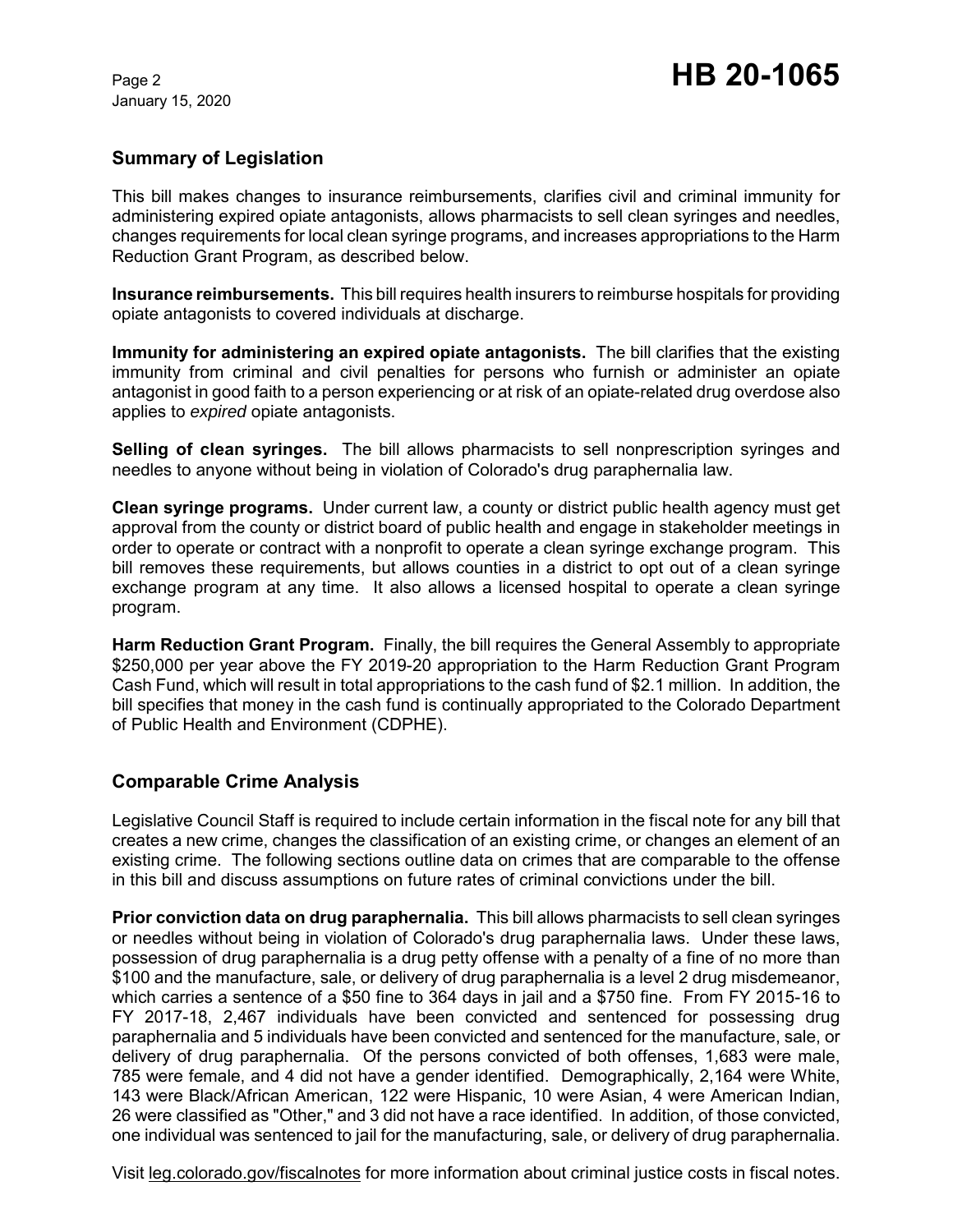January 15, 2020

### **Background and Assumptions**

**Harm Reduction Grant Program.** In 2019, the General Assembly passed Senate Bill 19-008 which created the Harm Reduction Grant Program in the CDPHE and appropriated \$1.8 million for FY 2019-20. Based on the fiscal note for SB 19-008, it is assumed that the current appropriation amount of \$1.8 million will continue in FY 2020-21 and future fiscal years.

**Clean syringe programs.** The CDPHEsupports 15 syringe exchange programs across 8 counties through contracts with local public health agencies and community-based organizations. The department does not manage local programs.

**Criminal justice impact.** Since it is unknown how many of those convicted for the above offenses were pharmacists who sold a non-prescribed syringe or needle, the fiscal note assumes that most pharmacists adhere to current law and, therefore, any change in criminal convictions will be minimal. Because the bill is not expected to have a tangible impact on criminal justice-related expenditures or revenue at the state or local levels, these potential impacts are not discussed further in this fiscal note.

#### **State Revenue**

Starting in FY 2020-21, Judicial Department revenue from civil filings fees and criminal fees and fines may decrease by a minimal amount due to changes in opiate antagonist immunity-related provisions. The fiscal note assumes that any decrease in revenue will be minimal.

#### **State Expenditures**

This bill will increase General Fund expenditures in the CDPHE by \$250,000 per year starting in FY 2020-21. Conversely, the bill will minimally decrease state expenditures and workload for the Judicial Department and the Department of Regulatory Agencies (DORA) starting in FY 2020-21, as described below.

**Department of Public Health and Environment.** Starting in FY 2020-21, expenditures in the CDPHE will increase by \$250,000 to provide additional funding to the Harm Reduction Grant Program, as required by the bill. This funding must be appropriated to the Harm Reduction Grant Program Cash Fund, and will be expended by the CDPHE under the continuous spending authority granted by the bill. Workload in the CDPHE will also increase to administer additional grants. Further, workload will increase to provide additional support to local public health agencies and community-based organizations to the extent more syringe service programs begin operating. The fiscal note assumes that this workload can be accomplished within the existing Harm Reduction Grant appropriation and by the STI/HIV division appropriation.

**Judicial Department.** Starting in FY 2020-21, workload and expenditures in the Judicial Department will decrease by a minimal amount due to changes in opiate antagonist immunity-related provisions. No change in appropriation is required.

**Department of Regulatory Agencies.** Staring in FY 2020-21, workload for the State Board of Pharmacy in DORA will decease by a minimal amount due to fewer disciplinary hearings as a result of the bill allowing pharmacists to sell nonprescription syringes and needles without committing a criminal offense. In addition, workload to the Division of Insurance in DORA will increase to monitor